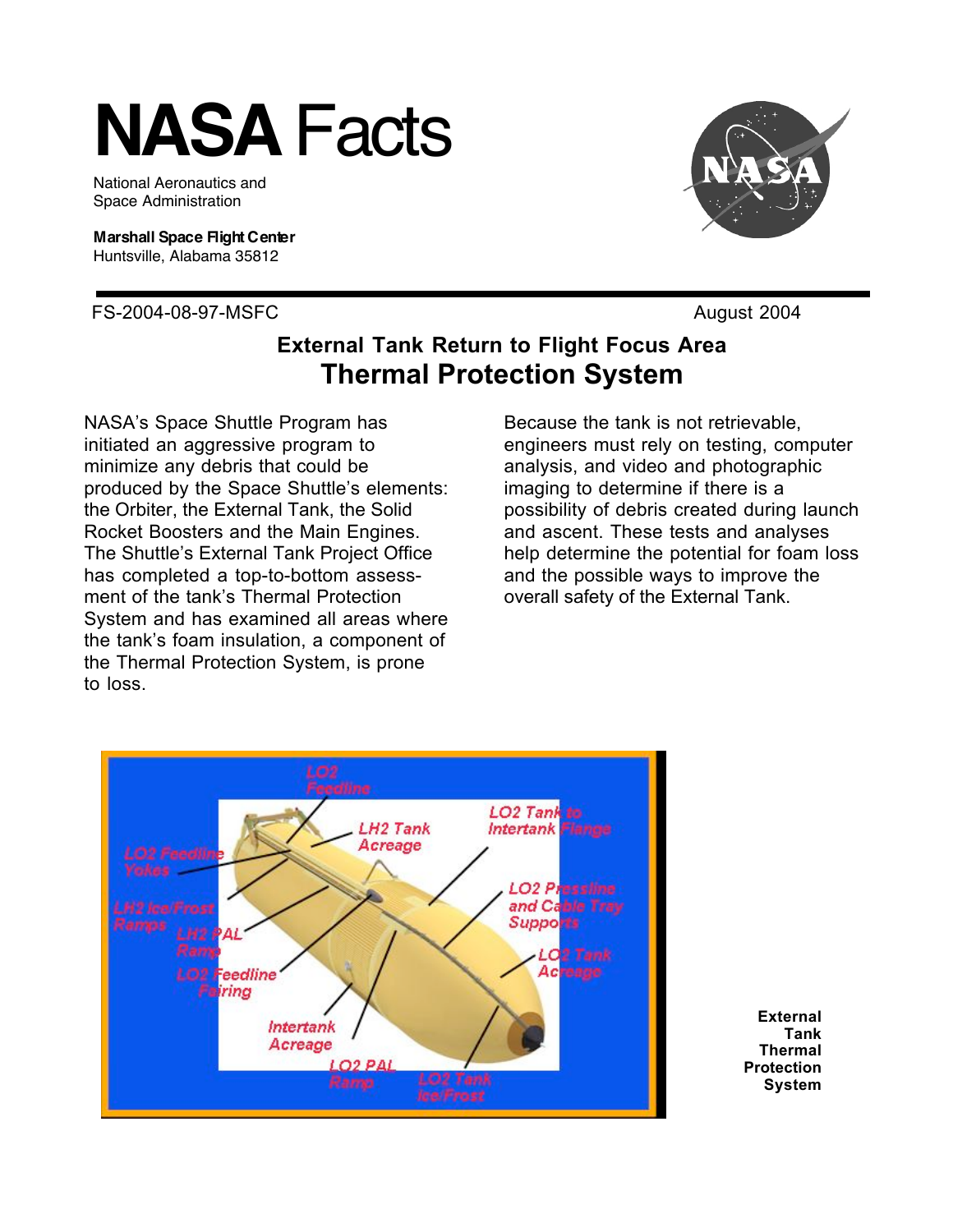The project office is also investigating new techniques that will allow the foam to be inspected for internal defects without damaging it. The initial focus is on manually sprayed closeout, or final, foam applications. Although they are not yet fully developed, non-destructive evaluation techniques like backscatter radiography and terahertz imaging could offer an additional level of verification for the foam.

Backscatter radiography involves inspection of a part by detecting the X-rays that are scattered back from the part when it is illuminated with an X-ray source. It was originally developed for military use at the University of Florida in Gainesville, Fla.

Terahertz imaging is a relatively new technology based on the terahertz (THz) range of the electromagnetic spectrum. A defect will cause the wave to reflect back to the receiver.

The main advantage of a terahertz imager is that it does not emit any radiation, capturing pictures of the natural terahertz rays emitted by almost all objects. Occupying a portion of the spectrum between infrared and microwaves, from  $10^{11}$  to  $10^{13}$  Hertz, terahertz waves can pass easily through some solid materials, like walls and clothes, and can also be focused as light to create images of objects. The terahertz imaging is being developed in conjunction with NASA's Langley Research Center in Langley, Va.

In addition to developing new nondestructive evaluation (NDE) techniques, the Project Office has created a stringent process control system to ensure that all newly-applied foam meets NASA specifications.

The new process controls include the institution of high fidelity mockups, video recording of processes, simplification of application design, acquisition of all process parameter data and the institution of detailed spray instructions.

## **FOAM FACTS**

The Space Shuttle's External Tank is covered with spray-on foam insulation that serves to insulate the tank before and during launch. The foam is one of two components in the External Tank's Thermal Protection System, or TPS.

There are two basic Thermal Protection Systems on the External Tank: One is low-density, closed-cell foam. The other Thermal Protection System component is a denser composite material called ablator, made of silicone resins and cork. An ablator is a material that dissipates heat by eroding.

The closed-cell foam used on the tank acreage is a Spray-On-Foam-Insulation often referred to by its acronym as SOFI (pronounced so -FEE). The composite material is Super Lightweight Ablator, known as SLA (pronounced slaw).

The External Tank uses ablators on areas that are subjected to extreme heat, such as the aft dome near the engine exhaust and on protuberances that are exposed to aerodynamic heating, such as the cable trays.

The closed-cell foam used on the tank was developed to keep the propellants that fuel the Shuttle's three Main Engines at optimum temperature. It keeps the Shuttle's liquid hydrogen fuel at minus 423 degrees Fahrenheit and the liquid oxygen tank at minus 297 degrees Fahrenheit -- even as the tank sits under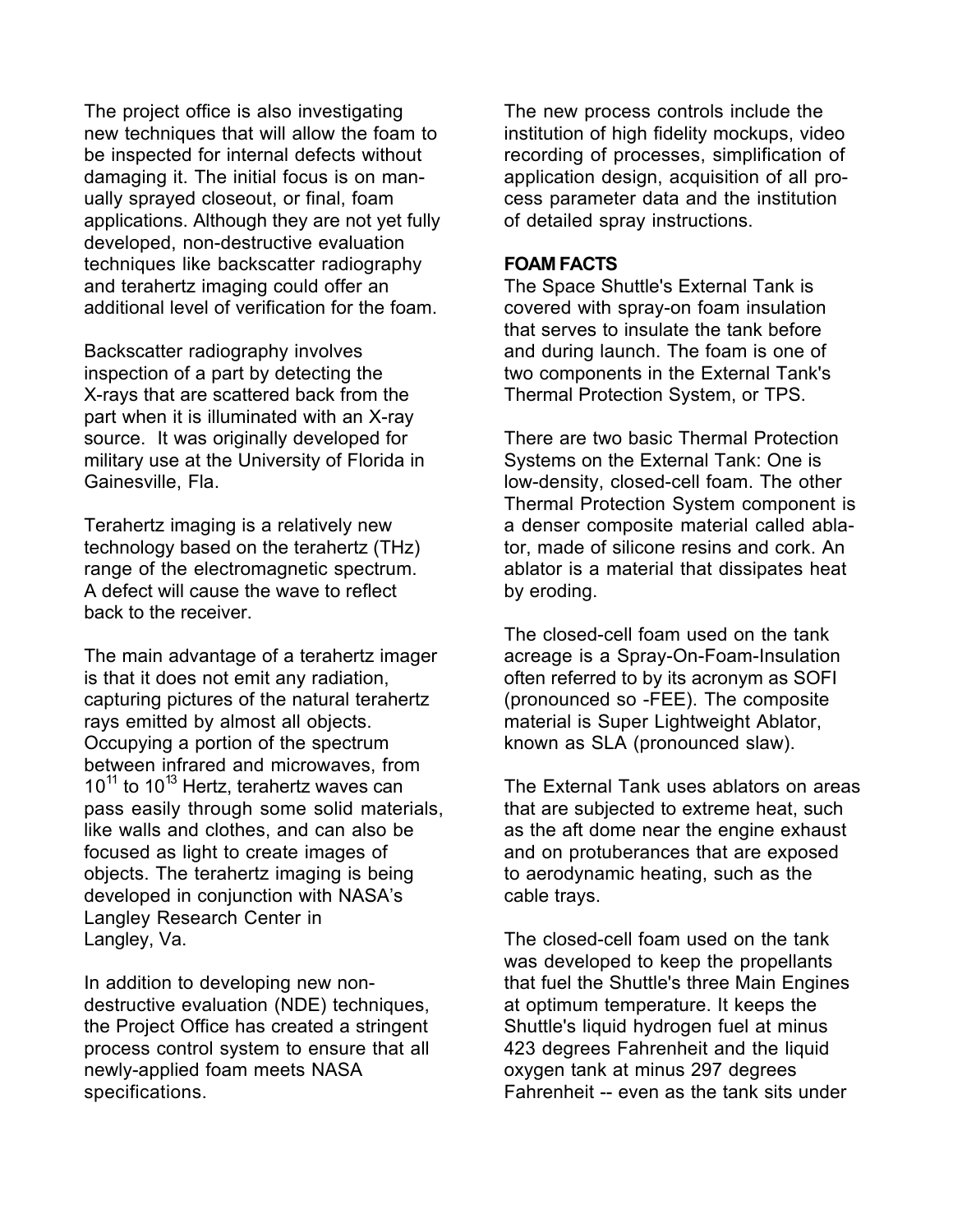the hot Florida sun -- while preventing a buildup of ice on the outside of the tank.

The foam insulation must also be durable enough to endure a 180-day stay at the launch pad, withstand temperatures up to 115 degrees Fahrenheit, humidity as high as 100 percent, and resist sand, salt, fog, rain, solar radiation and even fungus. Then, during launch, the foam must tolerate temperatures as high as 1,200 degrees Fahrenheit generated by aerodynamic friction and rocket exhaust. Finally, when the External Tank returns to Earth and begins reentry into the atmosphere -- about 30 minutes after launch -- the foam helps hold the tank together even as temperatures and tank pressurization inside work to break up the tank, allowing it to safely disintegrate over a remote ocean location.

Though the foam insulation on the majority of the tank is only 1-inch thick, it adds 4,823 pounds to the tank's weight. Insulation on the liquid hydrogen tank is somewhat thicker -- between 1.5 to 2 inches thick. Though the foam's density varies with the type, an average density is about 2.4 pounds per cubic foot. The average NCFI – NCFI is an acronym for North Carolina Foam Industries-- density is 2.27 pounds per cubic foot.

The tank's foam is polyurethane-type foam composed of five primary ingredients: polymeric isocyanate, a flame retardant, a surfactant, a blowing agent, and a catalyst. A surfactant controls the surface tension of a liquid and thus cell formation. The blowing agent – originally CFC 11- creates the foam's cellular structure by making millions of tiny bubbles or foam cells.

Application of the foam, whether automated by computer or hand-sprayed, is designed to meet NASA's requirements for finish, thickness, roughness, density, strength and adhesion. As in most assembly production situations, the foam is applied in specially designed, environmentally controlled spray cells and sprayed in several phases, often over a period of several weeks. Prior to spraying, the foam's raw material and mechanical properties are tested to assure it meets NASA specifications. Multiple visual inspections of all foam surfaces are also performed after the spraying is complete.

Most of the foam is applied at Lockheed Martin's Michoud Assembly Facility in New Orleans when the tank is manufactured, including most of the "closeout" areas, or final areas applied. These closeouts are done either by hand pouring or manually spraying. Some additional close-outs are completed once the tank reaches Kennedy Space Center in Cape Canaveral, Fla.

There are four specially engineered closed-cell foams used on the tank. The larger sections of the tank are covered in NCFI 24-124, which accounts for 77 percent of the total foam used on the tank.

NCFI 24-57, which has a slightly different formulation than NCFI 24-124, is used on the aft dome, or bottom, of the liquid hydrogen tank. PDL 1034, hand-poured foam used for filling odd-shaped cavities, and BX 250/265 foam is used on the tank's "closeout" areas. During the early days of the External Tank's development, PDL was an acronym for Product Development Laboratory, the first supplier of that foam.

NCFI 24-124 and NCFI 24-57 are mechanically sprayed foams; BX 250/265 is manually-applied, or hand-sprayed.